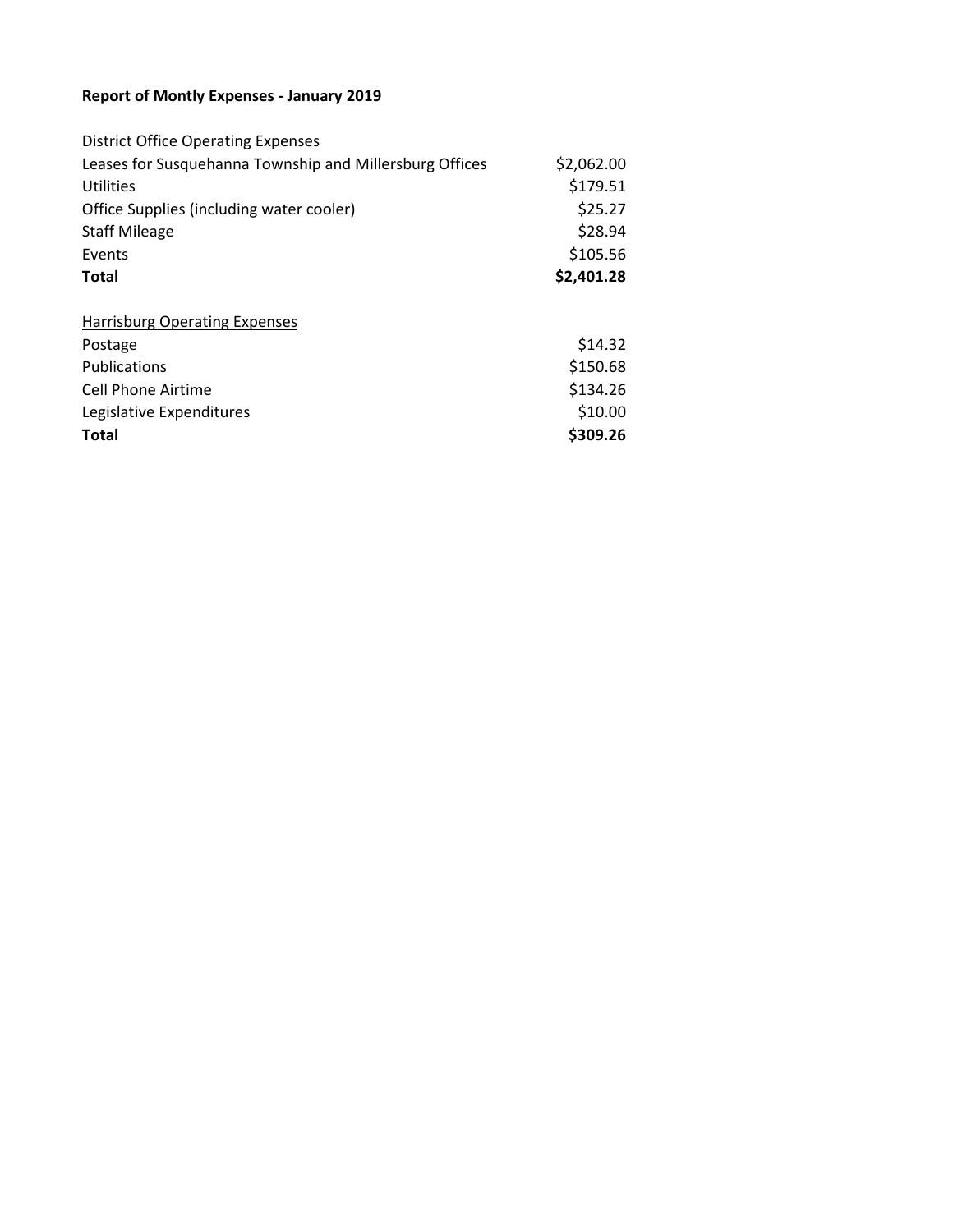# **Report of Montly Expenses - February 2019**

| Personal                                                |            |
|---------------------------------------------------------|------------|
| Parking/Tolls                                           | \$205.00   |
| Total                                                   | \$205.00   |
| <b>District Office Operating Expenses</b>               |            |
| Leases for Susquehanna Township and Millersburg Offices | \$2,062.00 |
| Utilities                                               | \$197.83   |
| Events                                                  | \$255.00   |
| Office Supplies (including water cooler)                | \$10.60    |
| <b>Staff Mileage</b>                                    | \$45.88    |
| <b>Other Expenses</b>                                   | \$153.70   |
| <b>Total</b>                                            | \$2,725.01 |
| <b>Harrisburg Operating Expenses</b>                    |            |
| Cell Phone Airtime                                      | \$207.85   |
| Postage                                                 | \$9.00     |
| <b>Total</b>                                            | \$216.85   |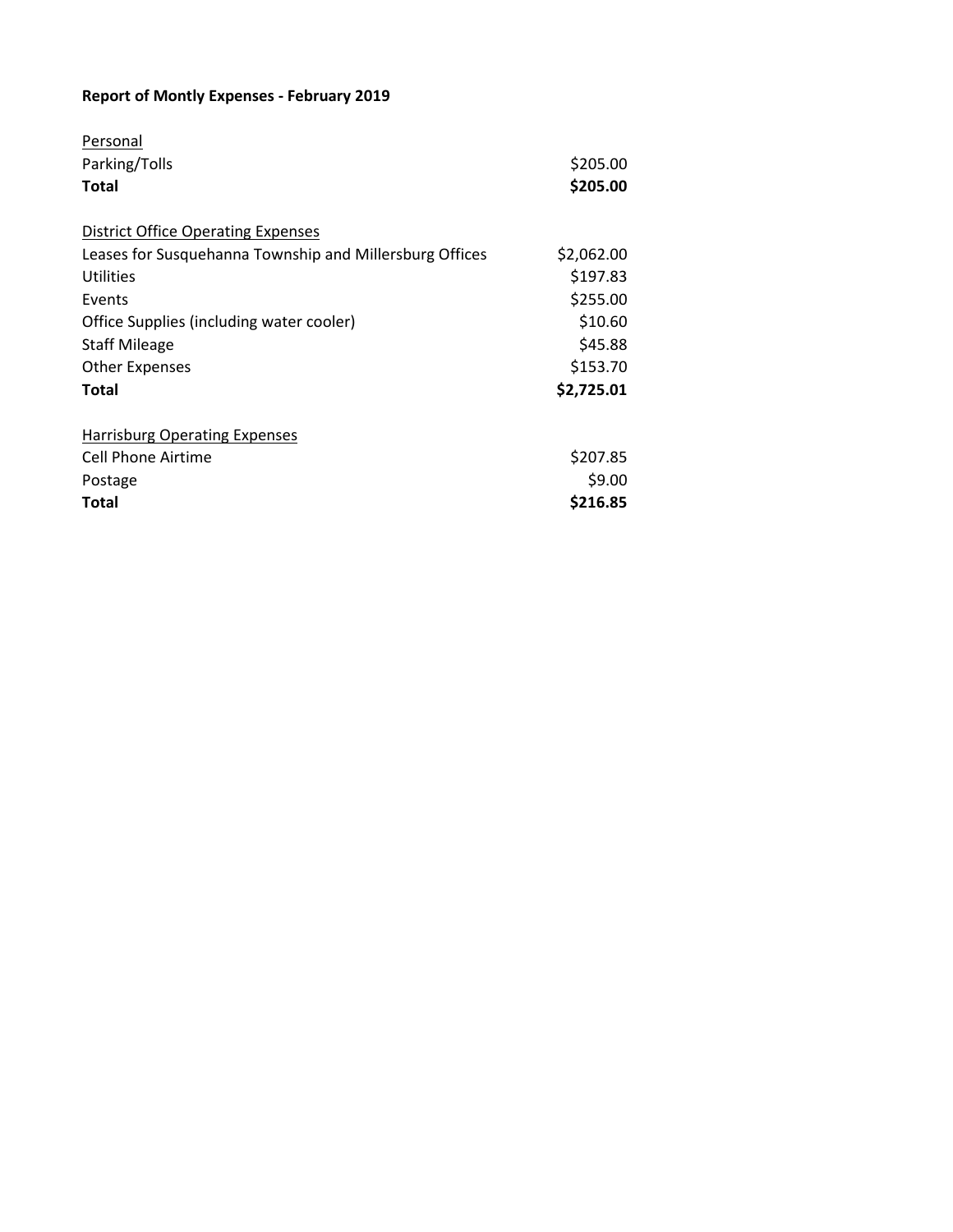#### **Report of Monthly Expenses - March 2019**

| <b>Personal Expenses</b>                                |            |
|---------------------------------------------------------|------------|
| Mileage                                                 | \$323.06   |
| Parking and Tolls                                       | \$30.00    |
| <b>Total</b>                                            | \$353.06   |
| <b>District Office Operating Expenses</b>               |            |
| Leases for Susquehanna Township and Millersburg Offices | \$2,062.00 |
| Events                                                  | \$150.00   |
| <b>District Services</b>                                | \$400.00   |
| Office Supplies (including water cooler)                | \$10.60    |
| Utilities                                               | \$180.01   |
| <b>Staff Mileage</b>                                    | \$82.41    |
| <b>Total</b>                                            | \$2,885.02 |
| <b>Harrisburg Operating Expenses</b>                    |            |
| <b>Publications</b>                                     | \$83.90    |
| Legislative Expenses                                    | \$147.17   |
| Postage                                                 | \$11.45    |
| <b>Bulk Mail</b>                                        | \$4,389.87 |
| <b>Cell Phone Airtime</b>                               | \$338.43   |
| Total                                                   | \$4,970.82 |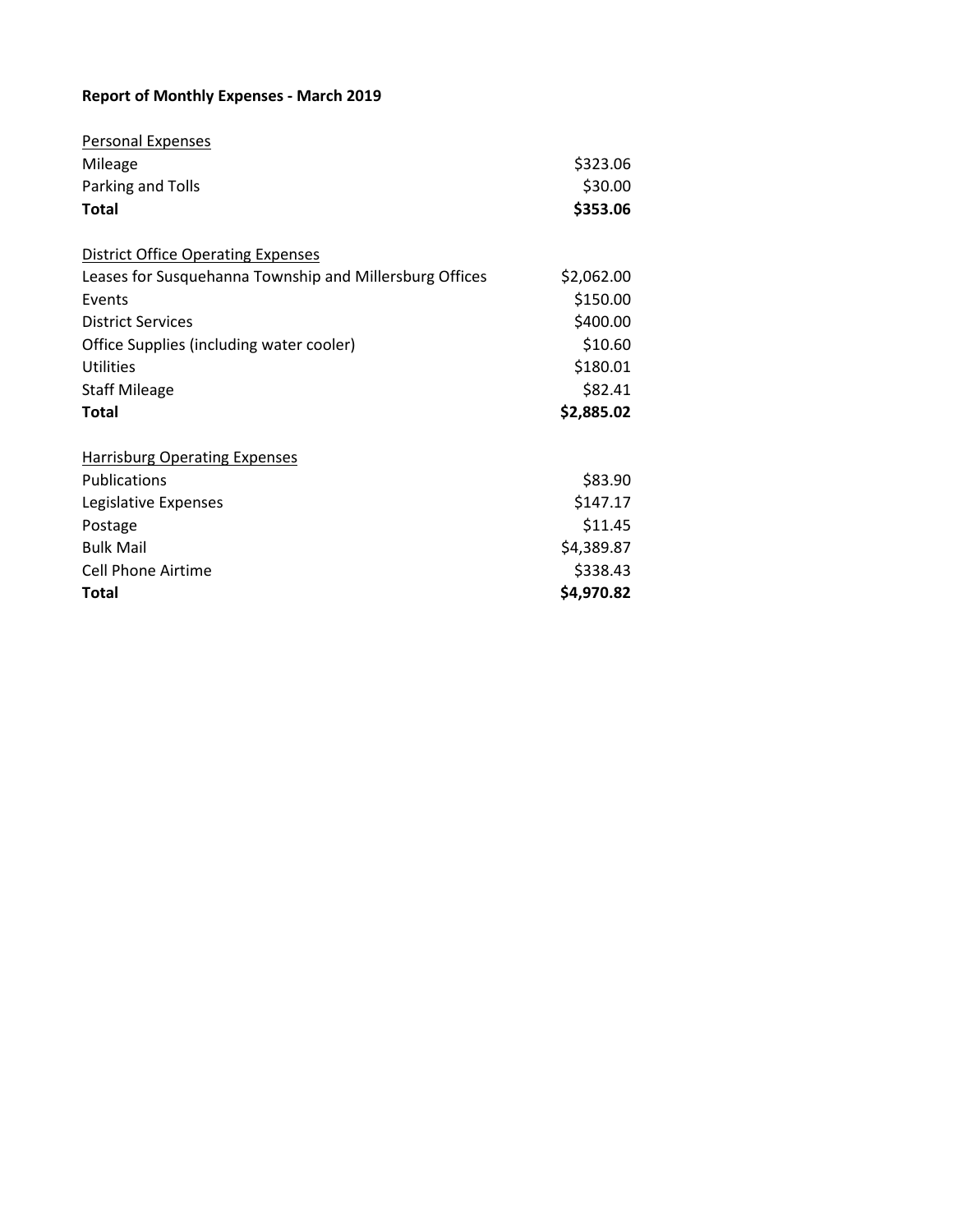#### **Report of Monthly Expenses - April 2019**

| <b>District Office Operating Expenses</b>               |            |
|---------------------------------------------------------|------------|
| Leases for Susquehanna Township and Millersburg Offices | \$2,062.00 |
| <b>Staff Mileage</b>                                    | \$247.43   |
| Events                                                  | \$242.22   |
| Utilities                                               | \$122.72   |
| Office Supplies (including water cooler)                | \$158.66   |
| <b>Total</b>                                            | \$2,833.03 |
|                                                         |            |
| <b>Harrisburg Operating Expenses</b>                    |            |
| Cell Phone Airtime                                      | \$176.37   |
| Postage                                                 | \$18.85    |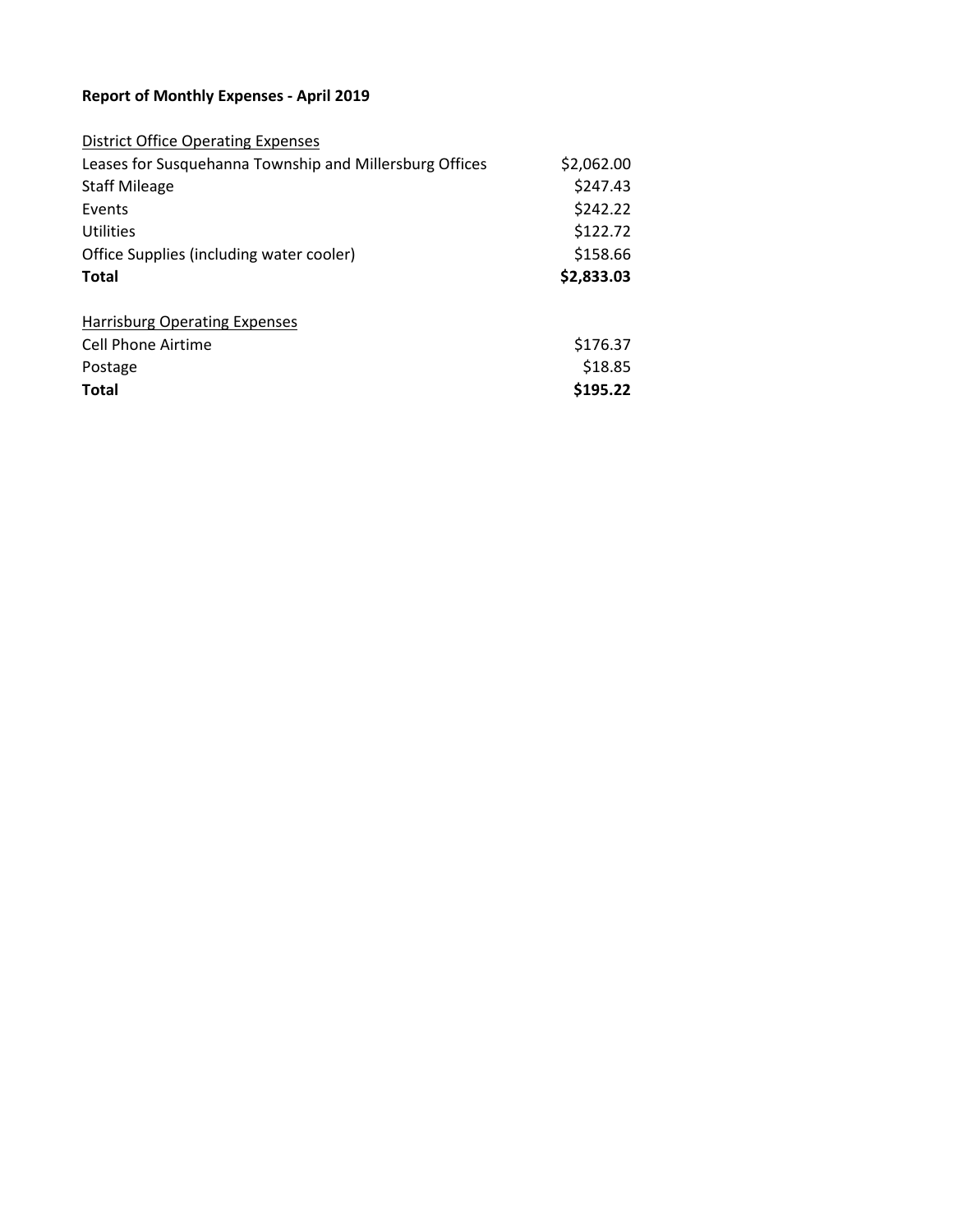#### **Report of Monthly Expenses - May 2019**

| Personal Expenses                                      |            |
|--------------------------------------------------------|------------|
| Mileage                                                | \$18.73    |
| Total                                                  | \$18.73    |
| <b>District Office Operating Expenses</b>              |            |
| Lease for Susquehanna Township and Millersburg Offices | \$2,062.00 |
| Office Supplies (including water cooler)               | \$13.46    |
| Refreshments                                           | \$4.99     |
| Utilities                                              | \$86.08    |
| <b>Staff Mileage</b>                                   | \$40.43    |
| <b>Total</b>                                           | \$2,206.96 |
| <b>Harrisburg Operating Expenses</b>                   |            |
| Legislative Expenses                                   | \$10.00    |
| Postage                                                | \$23.70    |
| <b>Total</b>                                           | \$33.70    |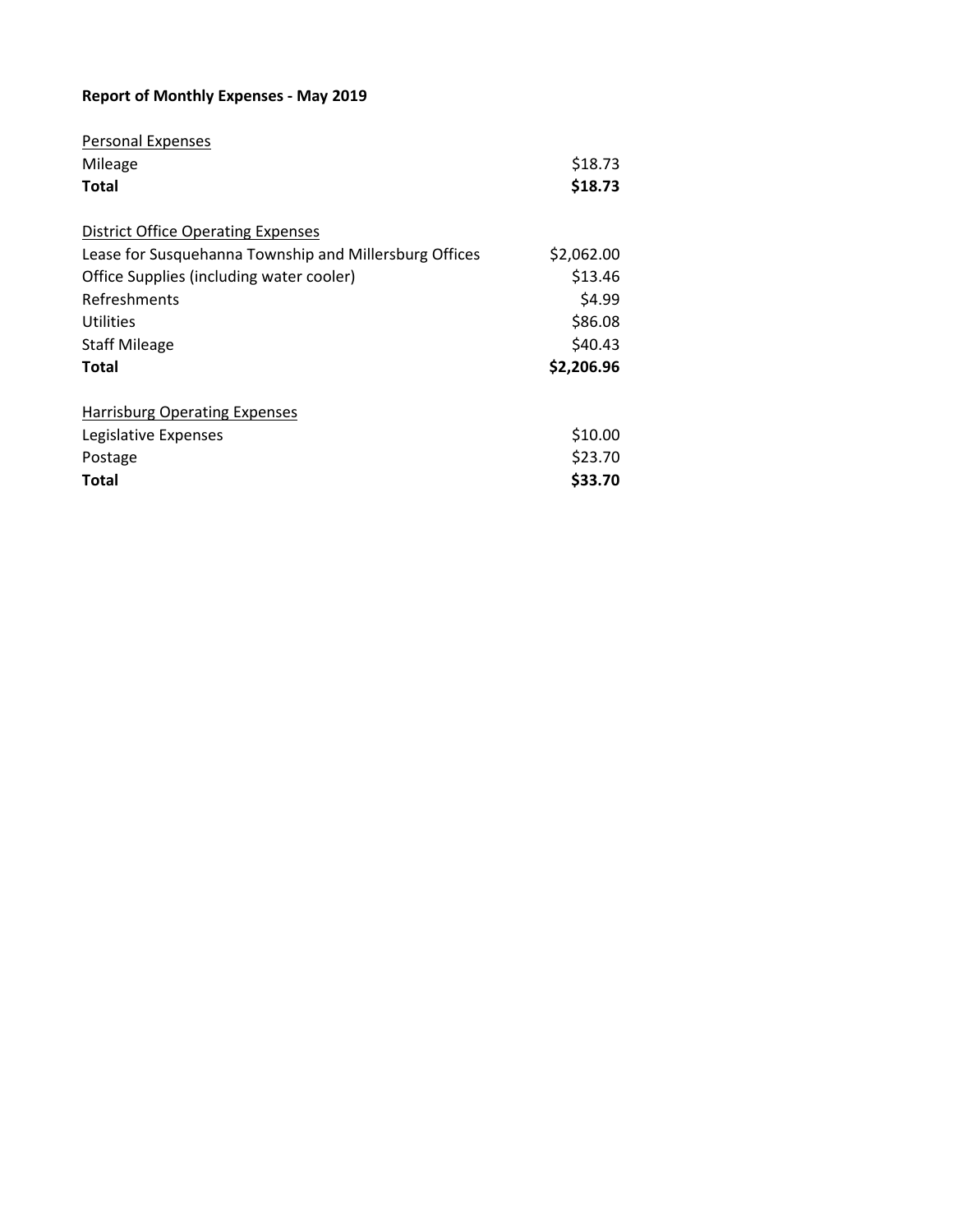## **Report of Monthly Expenses - June 2019**

| <b>Personal Expenses</b>                               |            |
|--------------------------------------------------------|------------|
| Mileage                                                | \$248.24   |
| Parking and Tolls                                      | \$33.60    |
| Total                                                  | \$281.84   |
| <b>District Office Operating Expenses</b>              |            |
| Lease for Susquehanna Township and Millersburg Offices | \$2,062.00 |
| <b>Staff Mileage</b>                                   | \$243.02   |
| Office Supplies (including water cooler)               | \$59.49    |
| Utilities                                              | \$65.24    |
| <b>Total</b>                                           | \$2,429.75 |
| <b>Harrisburg Operating Expenses</b>                   |            |
| Legislative Expenses                                   | \$199.92   |
| <b>Cell Phone Airtime</b>                              | \$352.77   |
| Postage                                                | \$15.85    |
| <b>Total</b>                                           | \$568.54   |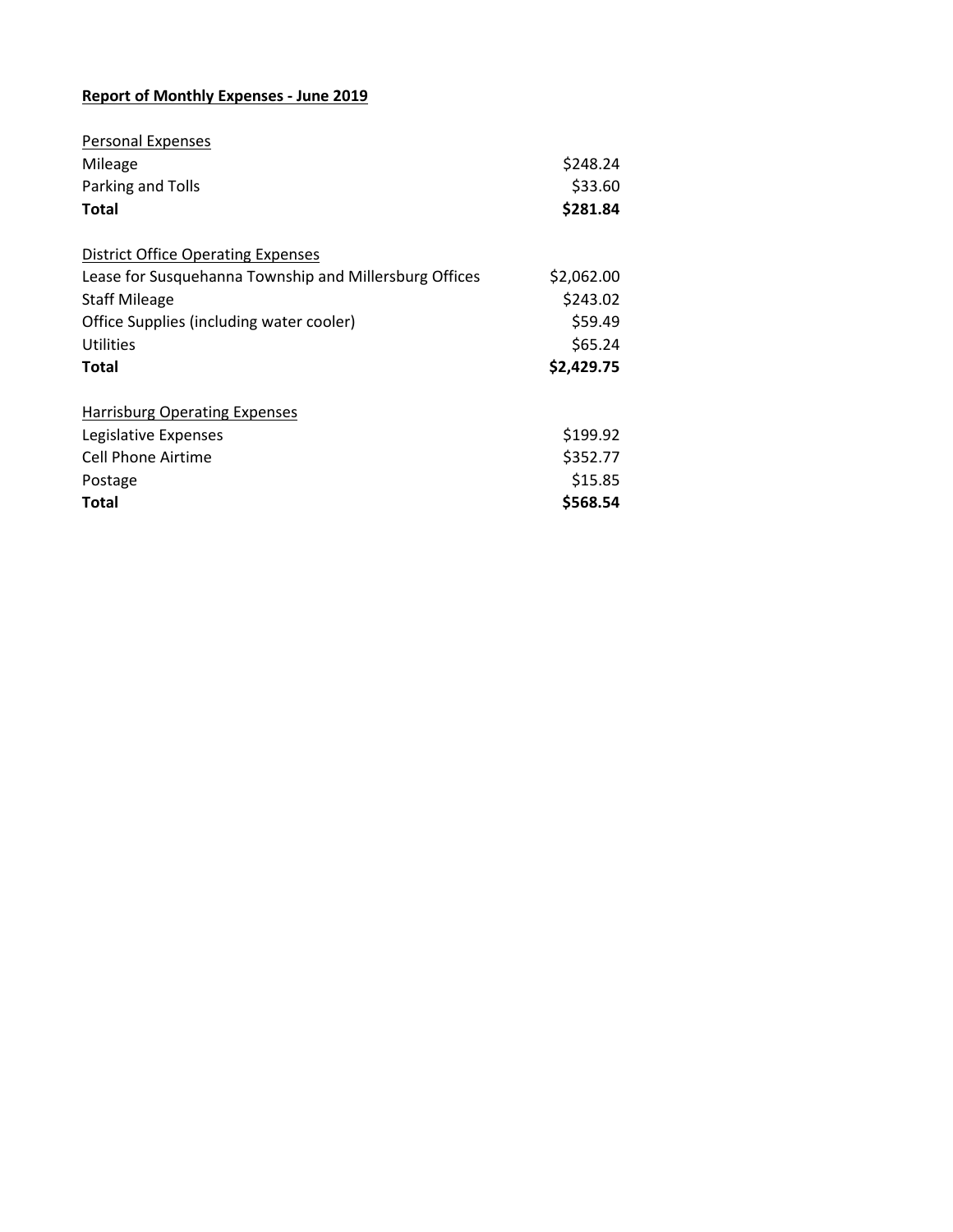## **Report of Monthly Expenses - July 2019**

| Personal Expenses                                      |            |
|--------------------------------------------------------|------------|
| Mileage                                                | \$412.96   |
| Total                                                  | \$412.96   |
| <b>District Office Operating Expenses</b>              |            |
| Lease for Susquehanna Township and Millersburg Offices | \$2,062.00 |
| Utilities                                              | \$67.37    |
| Events                                                 | \$533.75   |
| Office Supplies (including water cooler)               | \$10.60    |
| Total                                                  | \$2,673.72 |
| <b>Harrisburg Operating Expenses</b>                   |            |
| Legislative Expenses                                   | \$174.90   |
| <b>Publications</b>                                    | \$47.50    |
| Cell Phone Airtime                                     | \$182.85   |
| Postage                                                | \$15.70    |
| <b>Total</b>                                           | \$420.95   |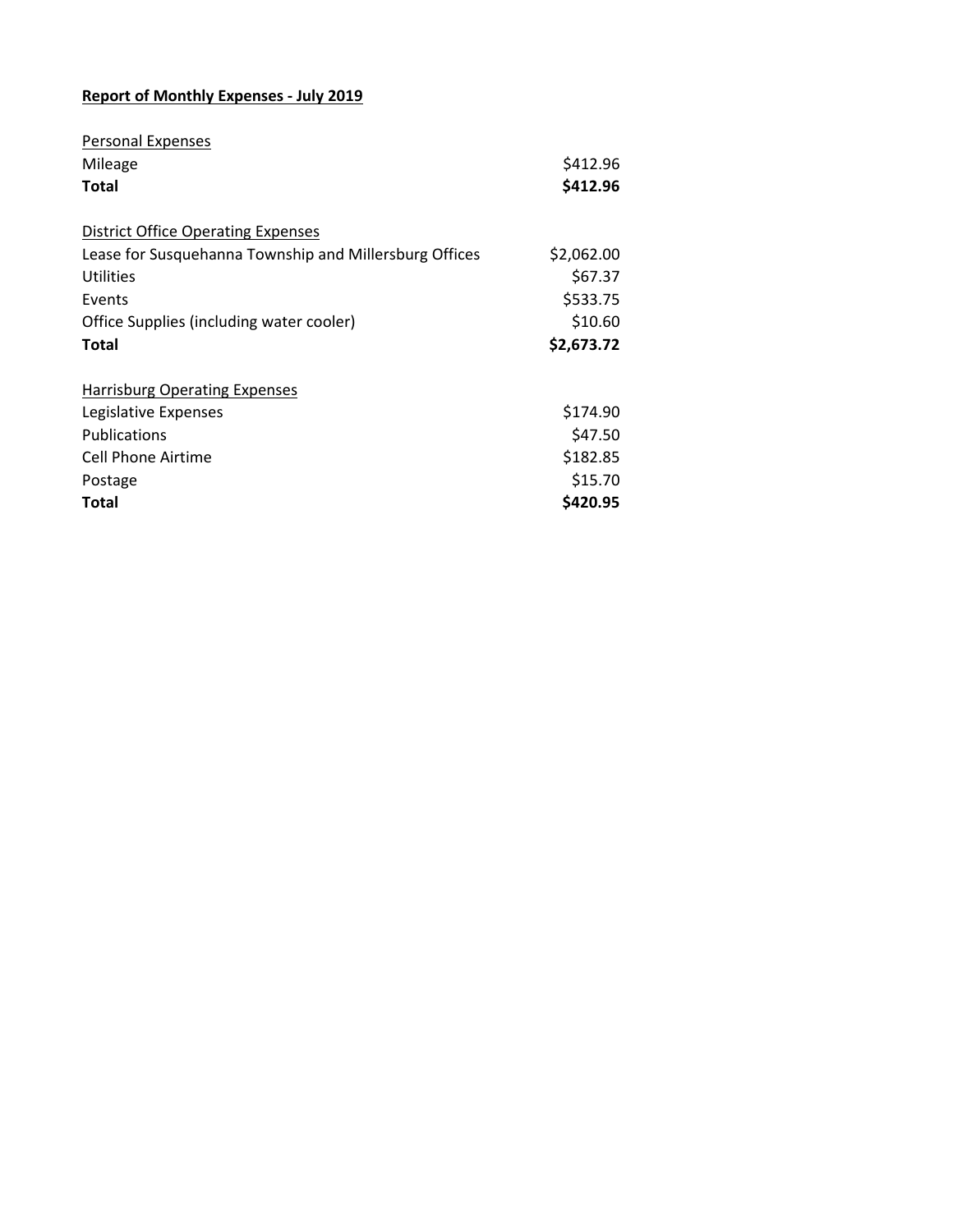## **Report of Monthly Expenses - August 2019**

| <b>District Office Operating Expenses</b>               |            |
|---------------------------------------------------------|------------|
| Leases for Susquehanna Township and Millersburg Offices | \$2,062.00 |
| Events                                                  | \$499.51   |
| <b>Staff Mileage</b>                                    | \$81.20    |
| Office Supplies (including water cooler)                | \$10.60    |
| Utilities                                               | \$62.53    |
| <b>Total</b>                                            | \$2,715.84 |
| <b>Harrisburg Operating Expenses</b>                    |            |
| <b>Bulk Mail</b>                                        | \$5,016.33 |
| <b>Cell Phone Airtime</b>                               | \$218.55   |
| Postage                                                 | \$12.75    |
| <b>Total</b>                                            | \$5,247.63 |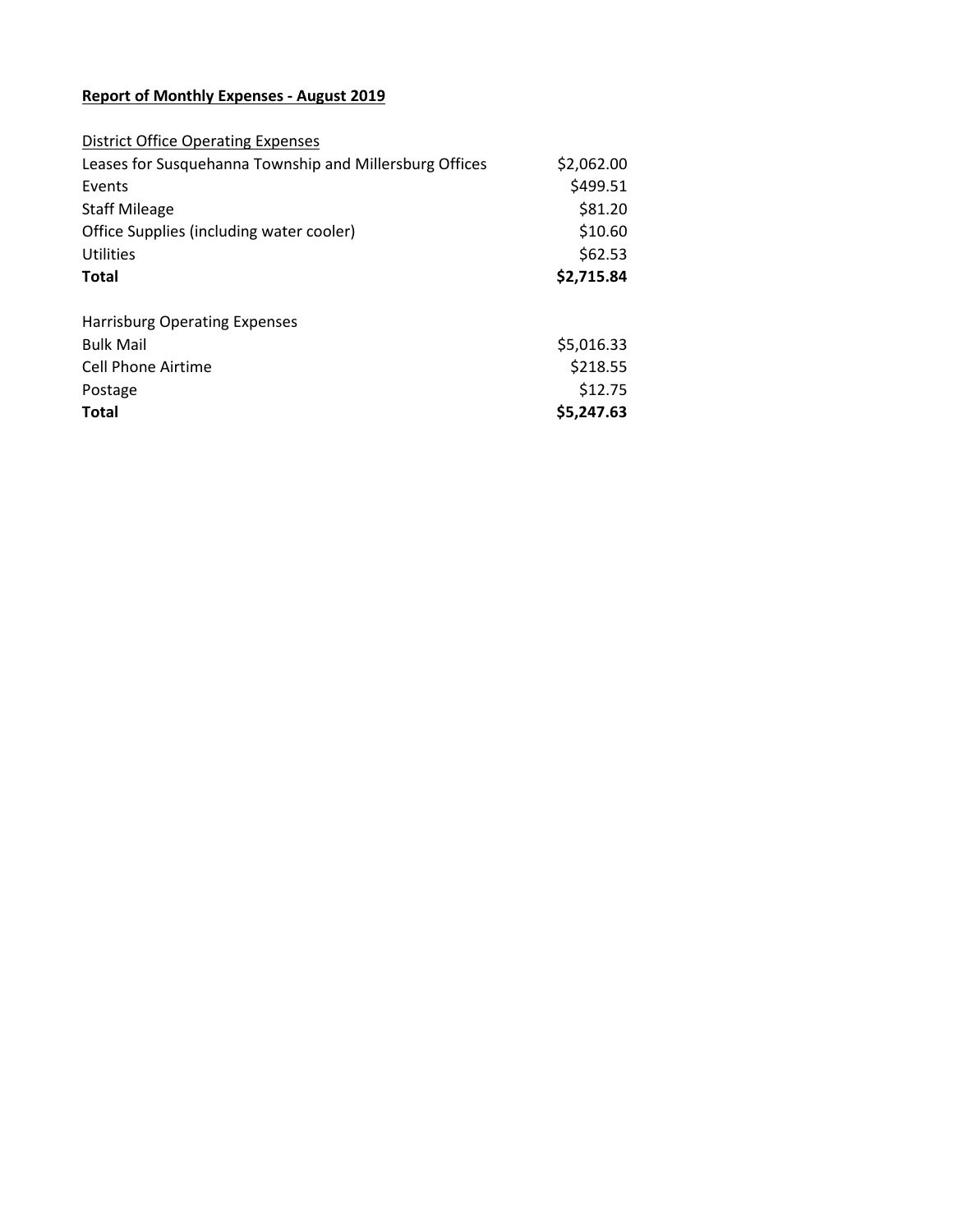## **Report of Monthly Expenses - September 2019**

| <b>District Office Operating Expenses</b>               |            |
|---------------------------------------------------------|------------|
| Leases for Susquehanna Township and Millersburg Offices | \$2,062.00 |
| Events                                                  | \$864.31   |
| Office Supplies (including water cooler)                | \$42.39    |
| <b>Staff Mileage</b>                                    | \$65.95    |
| <b>Utilities</b>                                        | \$57.15    |
| <b>Total</b>                                            | \$3,091.80 |
|                                                         |            |
| <b>Harrisburg Operating Expenses</b>                    |            |
| Legislative Expenses                                    | \$24.37    |
| Cell Phone Airtime                                      | \$224.34   |
| Postage                                                 | \$7.85     |
| <b>Total</b>                                            | \$256.56   |
|                                                         |            |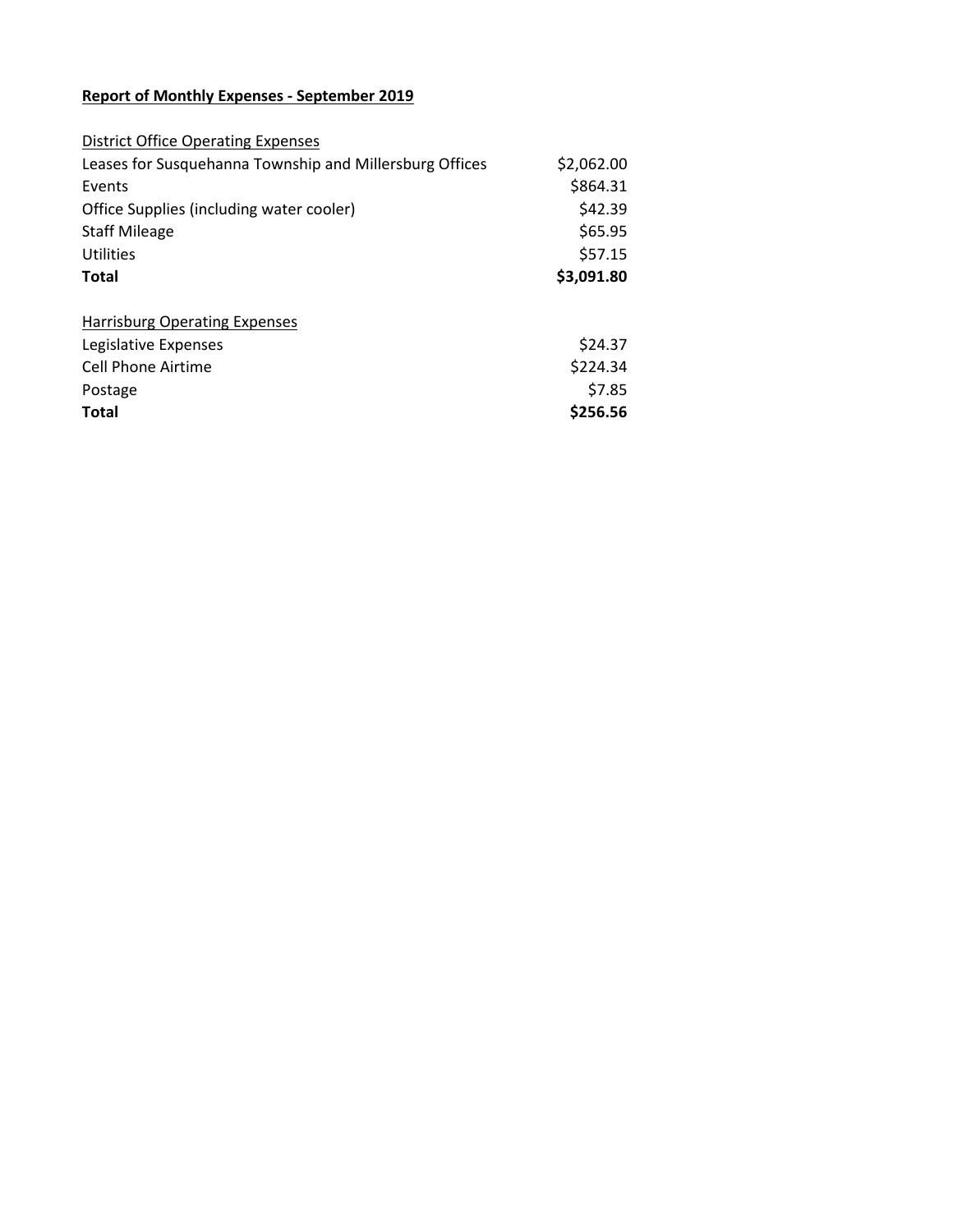## **Report of Monthly Expenses - October 2019**

| <b>Personal Expenses</b>                       |            |
|------------------------------------------------|------------|
| Mileage                                        | \$261.00   |
| Parking and Tolls                              | \$9.50     |
| Legislative Expenses                           | \$314.00   |
| <b>Total</b>                                   | \$584.50   |
| <b>District Office Operating Expenses</b>      |            |
| Leases for Susquehanna and Millersburg Offices | \$2,062.00 |
| Events                                         | \$607.33   |
| Office Supplies (including water cooler)       | \$20.76    |
| <b>Staff Mileage</b>                           | \$38.74    |
| Janitorial Services                            | \$250.00   |
| Utilities                                      | \$54.94    |
| <b>Total</b>                                   | \$3,033.77 |
| <b>Harrisburg Operating Expenses</b>           |            |
| Publications                                   | \$53.50    |
| <b>Cell Phone Airtime</b>                      | \$176.29   |
| Total                                          | \$229.79   |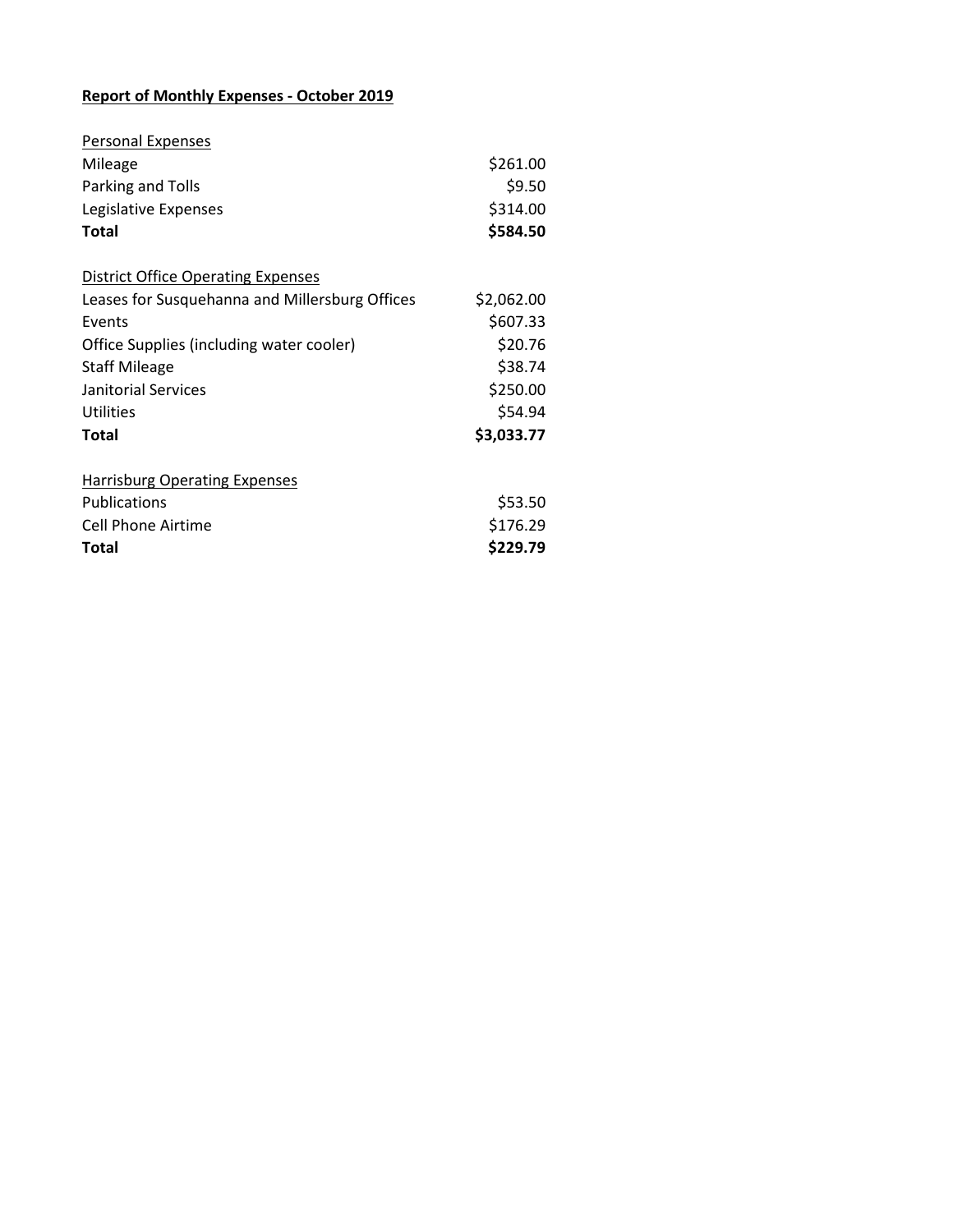## **Report of Monthly Expenses - November 2019**

| <b>District Office Operating Expenses</b>               |            |
|---------------------------------------------------------|------------|
| Leases for Susquehanna Township and Millersburg Offices | \$2,062.00 |
| Events                                                  | \$3,416.68 |
| Office Supplies (including water cooler)                | \$23.23    |
| <b>Staff Mileage</b>                                    | \$185.66   |
| Utilities                                               | \$89.15    |
| <b>Total</b>                                            | \$5,776.72 |
|                                                         |            |
|                                                         |            |
| <b>Harrisburg Operating Expenses</b>                    |            |
| Cell Phone Airtime                                      | \$176.29   |
| Postage                                                 | \$36.10    |